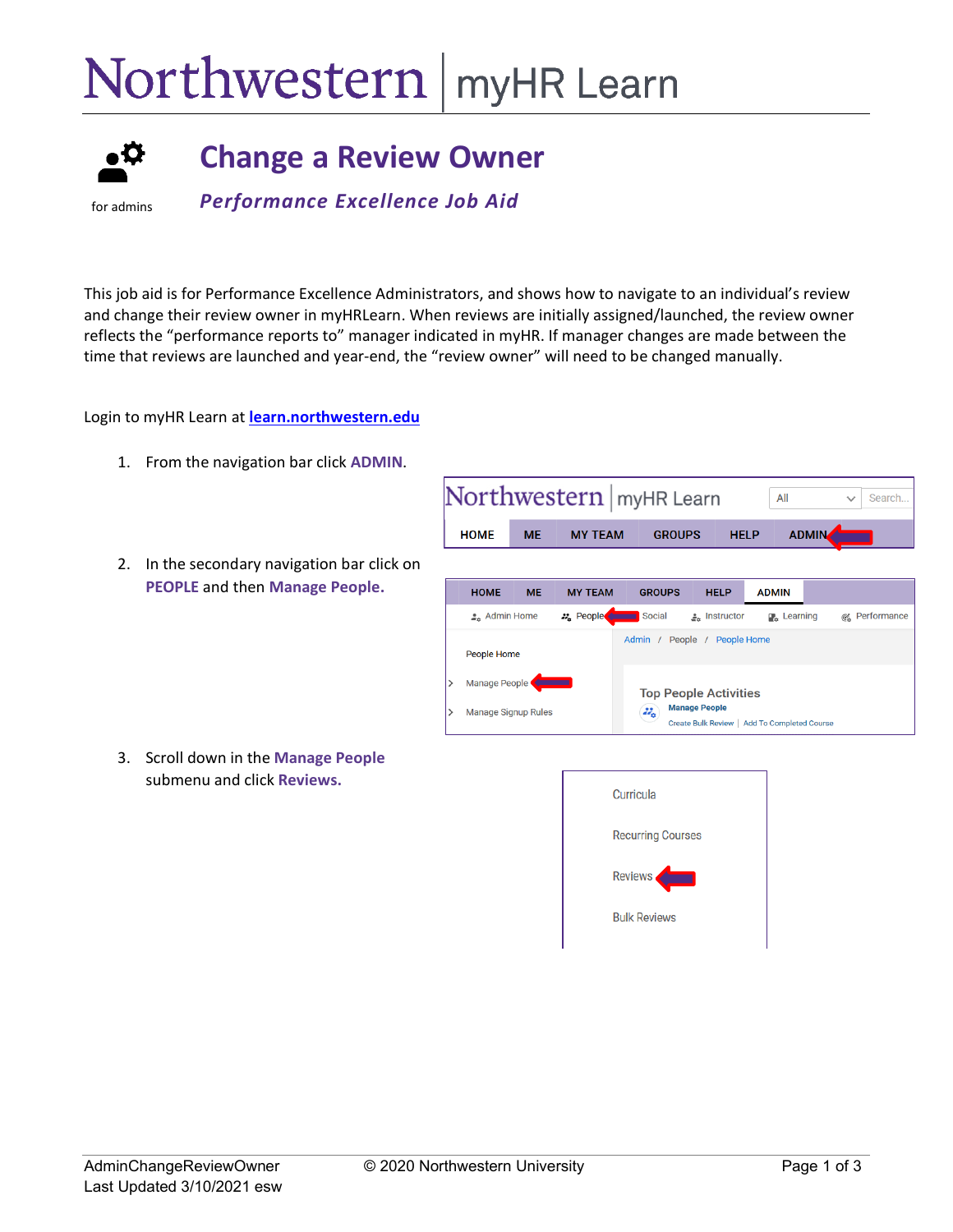- 4. From the **Search: Performance Reviews** box:
	- a. Navigate to the **Reviewee** field, type in the staff member's name or NetID and click the magnifying glass.
	- b. Select the staff member's name once it prepopulates beneath the **Reviewee** box.
	- c. Click **SEARCH.**

| Review Name                   |                                                    |   |         | Review Owner                   |              |   | QQ            |
|-------------------------------|----------------------------------------------------|---|---------|--------------------------------|--------------|---|---------------|
| Reviewee                      | SABATEST1                                          |   | $Q$ $Q$ | <b>Review Status</b>           | -Select One- | v |               |
| Start Date From >=            | Name<br><b>Username</b><br>Saba Test1<br>SABATEST1 |   |         | End Date To <=                 |              |   | 曲             |
| Reviewee's Organization       |                                                    |   | QQ      | Include All Suborganizations [ |              |   |               |
| Review Form                   |                                                    |   | QQ      | <b>Terminated After</b>        |              |   | 值             |
| <b>Terminated Before</b>      |                                                    | 歯 |         |                                |              |   |               |
| Configure   Save Search Query |                                                    |   |         |                                |              |   | <b>SEARCH</b> |

- 5. The staff member's performance reviews will now populate at the bottom of the **Performance Review** page.
	- d. Hover over the hyperlinked text: **Performance Year 2020-2021** to reveal a text bubble.
	- e. In the text bubble, click **View Details**.
- 6. The staff member's Review cover page will pop-up. Navigate to the upper right hand corner of the page and click on the **three dots** (ellipsis symbol) to reveal a menu.
- 7. In the menu, scroll down and click **Change Owner**